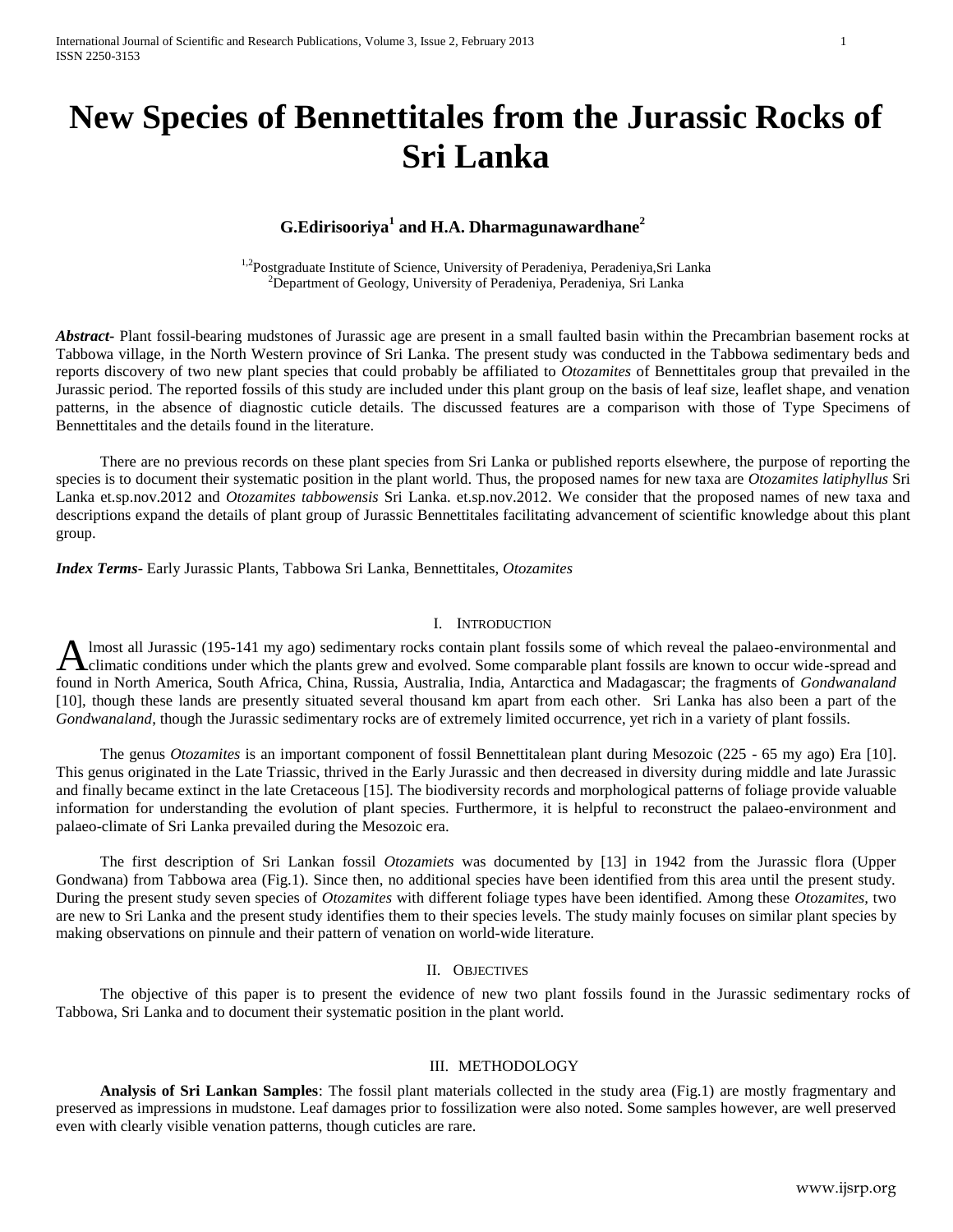Collected samples were studied under the microscope with reflected light. All specimens were photographed using light filters to enhance contrast using low angle lighting to reveal surface details. Sketches were made using CorelDraw graphics software. Fossil imprints were identified based on feature observations and comparing them with material available at the Natural History Museum of London, and the known examples given in the literature. Morphological terminology used by [8], [1] and [13] was used in the present study. All illustrated specimens are lodged in the Herbarium, National Botanical Department, Royal Botanical Garden, Peradeniya, Sri Lanka (PDA - type) and (GMU- holotype) - Museum, Department of Geology, university of Peradeniya for future reference. Specimens were numbered under "Tabbowa Mudstone Collection - **SL/TB/PDA/T-J/2013/***Oto***./1-2"** and **Holotype: SL/TB/GMU/T-J/2013/***Oto.(holotypus)/1-17*

#### **Abbreviations:**

| SL.                                                  | - Sri Lanka                      | <b>TB</b> - Tabbowa.         | <b>PDA</b> - Peradeniya National Botanical Department |
|------------------------------------------------------|----------------------------------|------------------------------|-------------------------------------------------------|
|                                                      | <b>T-J</b> - Triassic - Jurassic | <b>2013</b> - Published year | <i>Oto</i> . - Plant name (Genus)                     |
| <b>GMU</b> – Geology Museum University of Peradeniya |                                  |                              | - Collection No.                                      |



Figure 1. Location and the Geology of the Study Area. (Modified After Wayland 1925)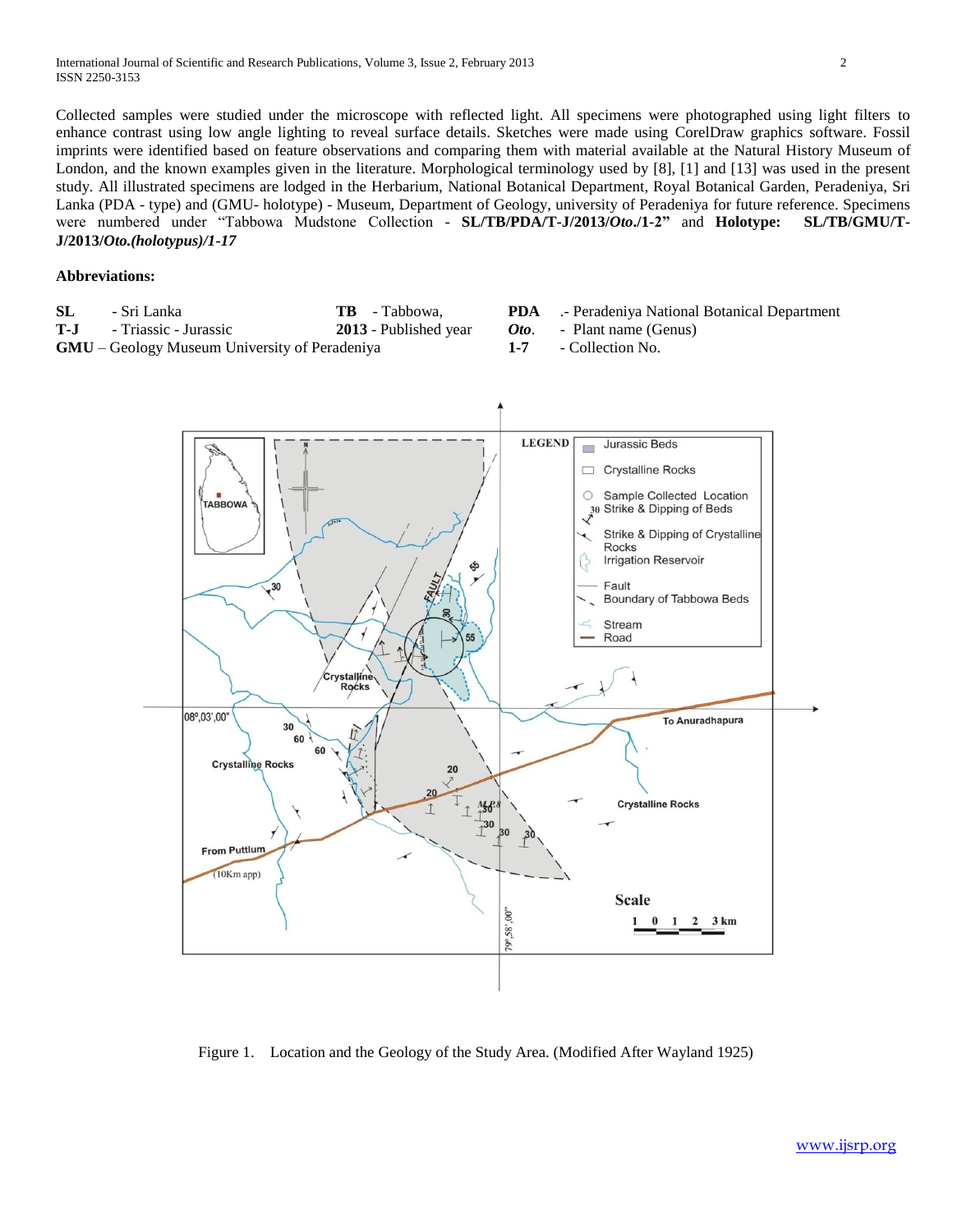# IV. GEOLOGICAL BACKGROUND

The Jurassic beds in Tabbowa, Sri Lanka (Fig. 1) are spread over an area of few tense of square kilometers forming a slightly elevated flat terrain. The beds are confined to a faulted basin within the Precambrian crystalline basement rocks, mainly granitic gneiss. The beds consist of a series of sandstone, feldspathic sandstone, siltstone and mudstone with occasional thin bands of nodular limestone.

The sediments vary in color from light gray, dark brown to purplish red while texture varying from fine to coarse grains. The rocks are well bedded, and jointed with variable strike and dips. This variation of the dips may be due to faulting within the basin and consequent tilting [12]. Evidence of faulting is clear in the gneissic rocks that surround the Tabbowa beds. Plant fossils are present only in the Mudstone and siltstone beds.

# V. FINDINGS

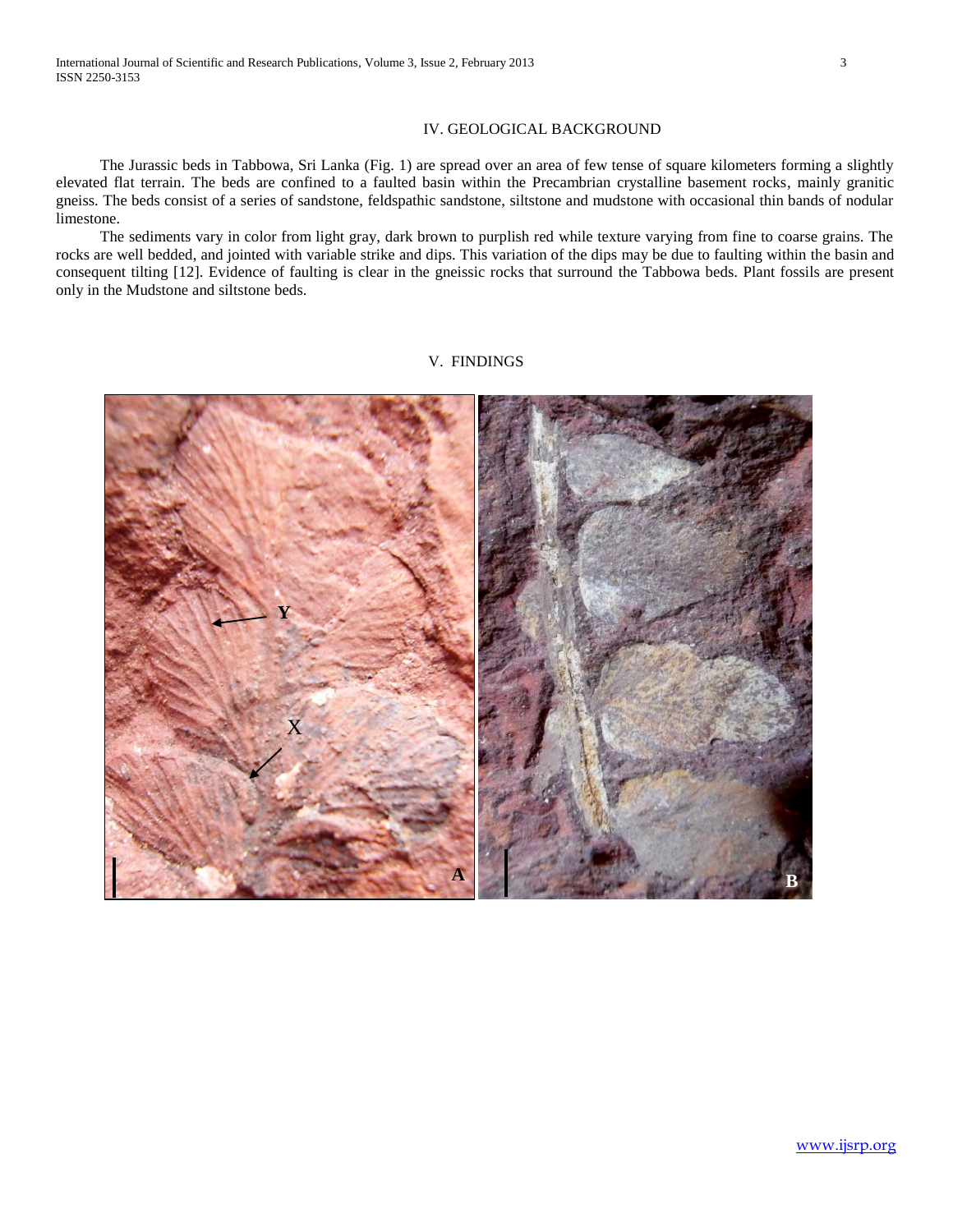International Journal of Scientific and Research Publications, Volume 3, Issue 2, February 2013 4 ISSN 2250-3153



**Figure 2** *Otozamites* **sp** from Tabbowa, Sri Lanka. (Scale Bar =5mm) Part of a leaf showing a bifurcate secondary veins (note arrow Y) and auriculate acroscopic basal margin (note arrow X) (A). Portion of apical region of a leaf (B). Line Drawings Depicting Specimens in Fig. 2. Showing the Variations of Pinnule.

# *Systematic Palaeobotany*

|              | Division                                                                                                                                                                 | : Cycadophyta                        |  |
|--------------|--------------------------------------------------------------------------------------------------------------------------------------------------------------------------|--------------------------------------|--|
|              | Order                                                                                                                                                                    | : Bennettitales                      |  |
|              | <b>Genus</b>                                                                                                                                                             | <i><b>Chammangle Braun, 1843</b></i> |  |
|              | <b>Species</b>                                                                                                                                                           | :Incertae Sedis                      |  |
| Etymology    | : The species name compound of Latin adjective "lati-" meaning large and broad and Latin<br>adjective "phyllus" meaning for leaf (latiphyllus – large or broad pinnule). |                                      |  |
| Sri Lanka    | : Species name refers to the locality : Sri lanka                                                                                                                        |                                      |  |
| Type species | : Otozamites latiphyllus Sri Lanka Dharma et Geetha sp.nov. 2012 (Fig.2A)                                                                                                |                                      |  |

**Diagnosis** – Rachis completely covered by pinnules. Pinnules alternate, thick, convex adaxially, arising at 35-40<sup>0</sup> · Pinnule margins reflexed. Acroscopic angle overlapping by diagonal basiscopic angle of pinnule. Pinnule apex obtuse to rounded, Veins radiating from pinnule attachment, secondary veins forked, vein density high, Length/ width ratio; 1.3 -1.5:1

| Preserved in         | : Ferruginous Mudstone deposited in a faulted basin of Crystalline basement rocks                          |
|----------------------|------------------------------------------------------------------------------------------------------------|
| <b>Type Locality</b> | : Tabbowa sedimentary basin, Northwestern province, Sri Lanka                                              |
| Repository           | : Herbarium, National Botanical Department, Royal Botanical Garden, Peradeniya, Sri Lanka (PDA - type) and |
|                      | (GMU-holotype) - Museum, Department of Geology, university of Peradeniya                                   |
| Age                  | : Early to Middle Jurassic                                                                                 |

www.ijsrp.org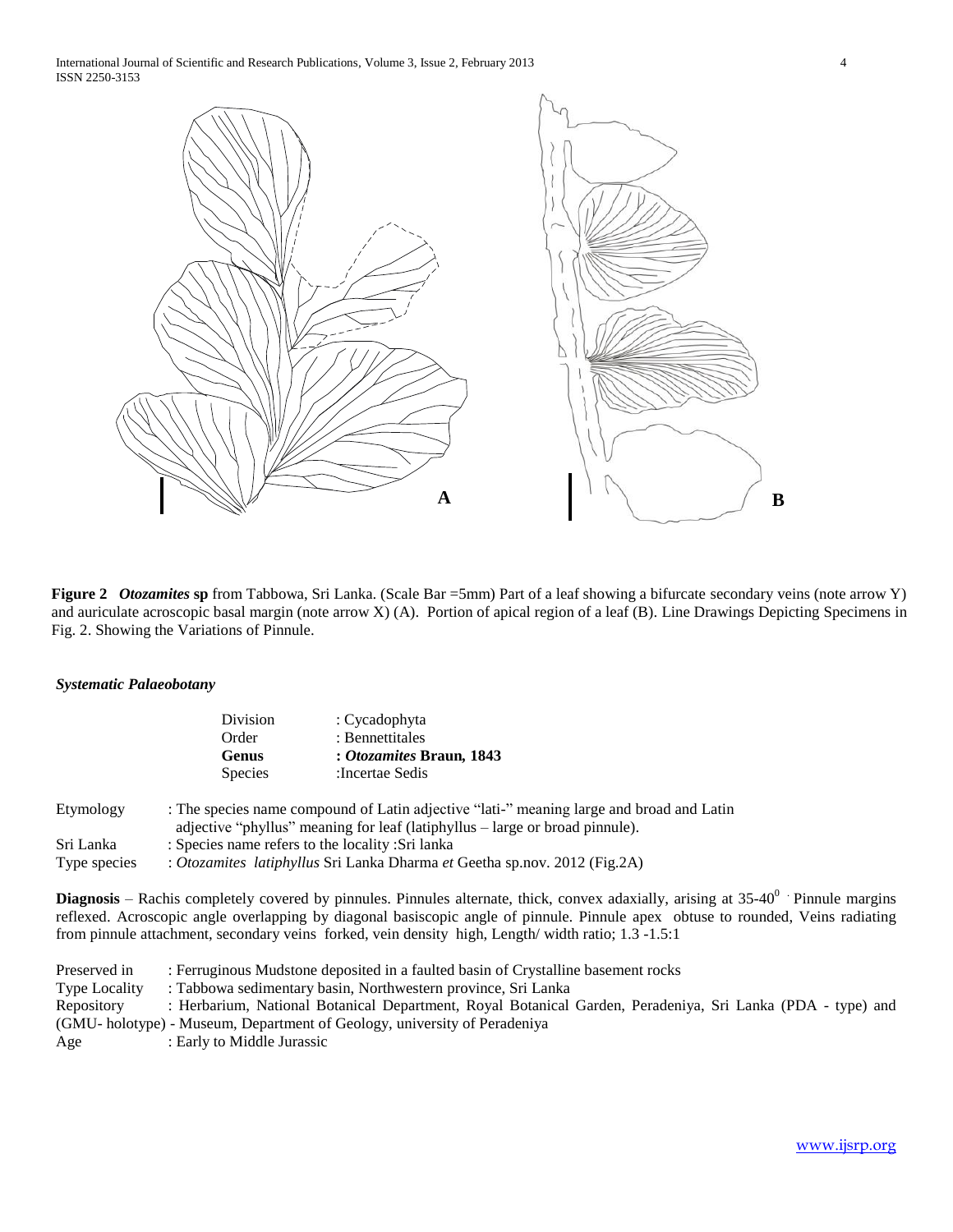*Otozamites latiphyllus* Sri Lanka et.sp. nov.2012

## *Material Examined:* 1 specimen as follows: Figure 2 A ( 17 specimens Examined)

**Description:** Fragment of a leaf about 15.0 mm wide (Fig. 2 A.), not complete. Three pairs of pinnules and one is damaged in apical region. The rachis is narrow; pinnules are partly concealed with acroscopic auricle base extending over the rachis (Fig.2 A - note arrow X). They are inserted at  $35-40^0$  angle to the upper side of rachis spirally or alternately by a short petiole. Pinnules are typically rounded to obovate, can be triangular or fan or rhombic shape, asymmetrical, serrated or dentate margin. The lamina is thin. Acroscopic margin is thick, convex and rounded to obovate- rhomboid. Pinnule base is acute and asymmetrical. Apex is rounded or obtusely rounded. Pinnules are closely spaced and slightly overlapping in the apical region. Average of pinnule length is 5.0 - 7.0 mm and the width is about 4.0-5.0 mm. Average length/ width ration is 1.2 -1.5 :1

Veins arise from a point at basiscopic margin at the pinnule base. They are distinct, dense, radiating from the point of pinnule attachment throughout the lamina, bifurcate regularly and continue to the pinnule margin. Secondary veins are dichotomized or forked once (Fig. 2A -note arrow Y) before they reach the margin. Cuticles are not preserved.

| Order          | : Bennettitales<br><i><b>Chazamites Braun, 1843</b></i> |  |
|----------------|---------------------------------------------------------|--|
| Genus          |                                                         |  |
| <b>Species</b> | :Incertae Sedis                                         |  |
|                |                                                         |  |

Etymology : Latin name for species refers to the locality :Tabbowa as *tabbowensis* Type species : *Otozamites tabbowensis* Sri Lanka Dharma *et* Geetha sp.nov. 2012 (Fig.2B)

**Diagnosis** – well preserved incomplete single fragment of fossil frond with strong rachis, small triangular pinnule in apical region as rhombic or deltoid to ovate or lobed deltoid on basal region which are consist with short petiole. Alternate or opposite pinnule scars present on left side of the frond. Veins' radiating from pinnule attachment, vein density is high, dichotomized secondary veins are present.

| Preserved in         | : Ferruginous Mudstone deposited in a faulted basin of Crystalline basement rocks                          |
|----------------------|------------------------------------------------------------------------------------------------------------|
| <b>Type Locality</b> | : Tabbowa sedimentary basin, North-western province, Sri Lanka                                             |
| Repository           | : Herbarium, National Botanical Department, Royal Botanical Garden, Peradeniya, Sri Lanka (PDA - type) and |
|                      | (GMU-holotype) - Museum, Department of Geology, university of Peradeniya                                   |
| Age                  | : Early to Middle Jurassic                                                                                 |

*Otozamites tabbowensis* Sri Lanka et. sp.nov.2012

#### *Material Examined: 1 specimen as follows: Figure 2* B

*Description:* Incomplete but well preserved frond with four pinnule along right side. Specimen is 40.0 mm long and 13.0mm wide. Petioles are short. Rachis is prominent and about 2.0 mm thick in basipetal region and about 1.0 mm thick in the acropetal region. Pinnule scars are visible on adaxial side of the rachis. Pinnules are laterally inserted to the rachis at an angle of  $85^{\circ} - 90^{\circ}$ . Pinnule shape varies from ovate, lobed deltoid, to deltoid, rhombic from basal region to apical region. Pinnule base is flat and attached to short stalk or petiole. Base is symmetrical have acroscopic convex margin while basiscopic margin is slightly convex or auriculate. Apices are obtusely rounded. The size of the pinnule decreases from basal region to apical region. Overall length of mature pinnule is about 8.3mm while the breadth is about 4.5 mm. Veins are distinct, dense and arise from a point close to the basiscopic pinnule base. Veins radiate acropetally and basipetally throughout the lamina. Bifurcate veins continue to the pinnule margin, first basiscopic vein continuous to the rachis than the acroscopic vein. Pinnule length /width ratio  $\sim 2:1$ .

# VI. DISCUSSION

**Comparison of** *Otozamites latiphyllus*: So far, there are four reported specimens which have rounded to obovate pinnule with reflexes, convex ,thick margin similar to *O.bunburyanus*, *O. tenuatus*, *O. boolensis*, *O. beanie* [14] [16] and [17]. Of these *O.latiphyllus* is similar to *O.bunburyanus*, veins initiate from a point close to the basiscopic side densely and radiating throughout the lamina,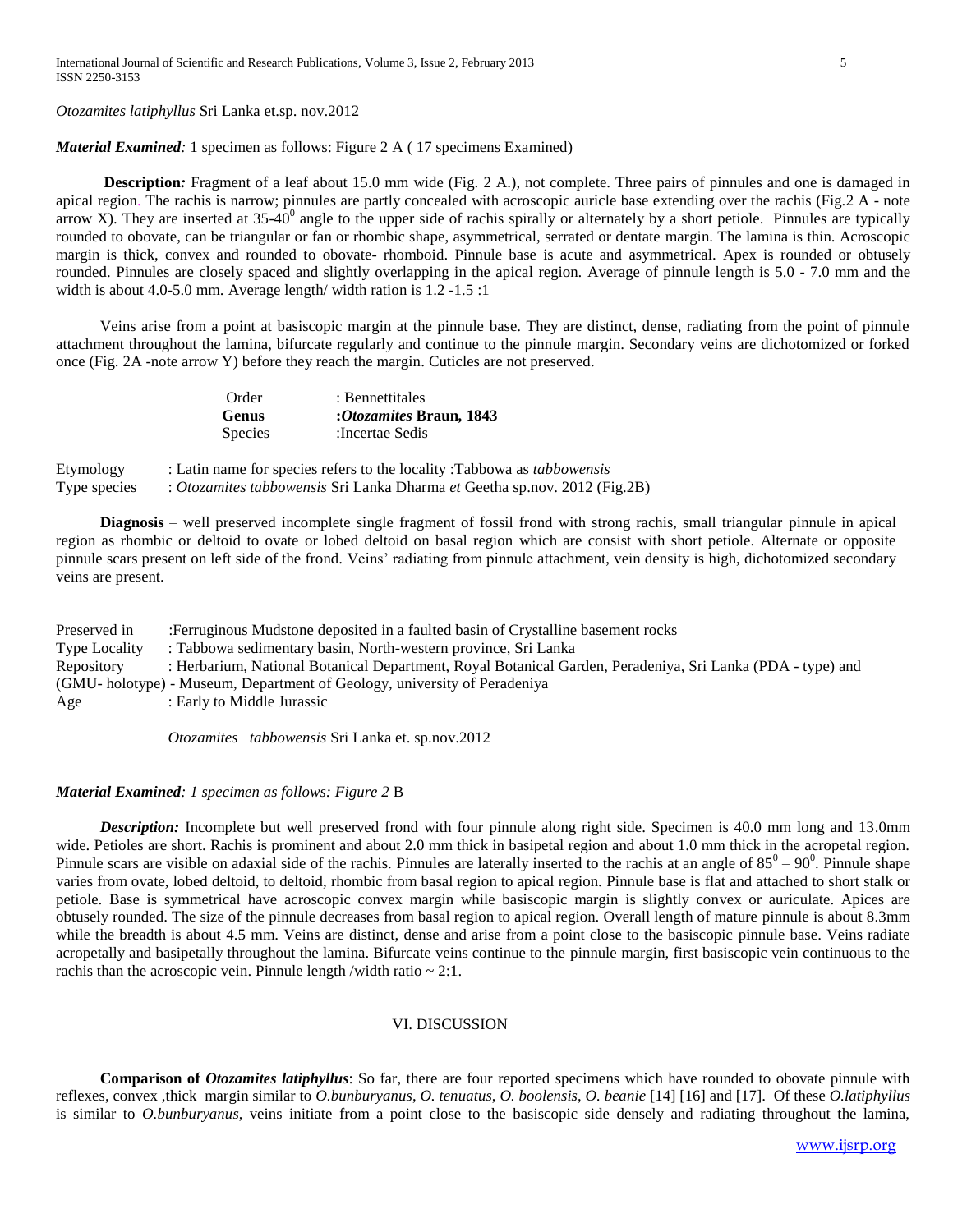International Journal of Scientific and Research Publications, Volume 3, Issue 2, February 2013 6 ISSN 2250-3153

bifurcating regularly, and persisting to the pinnule margin [4]. However, the size of the pinnule and the number of veins are much smaller in *O. latiphyllus, O. tenuatus* from Aslenian of Yorkshire is different by having an entire margin with smaller pinnule. *O.boolensis* from Jurassic of Australia and Antarctica sometimes has rounded to obovate pinnule [6].

The *O.latiphyllus* best resembles with *O.beanie* from Yorkshire Jurassic specimen which has large pinnule, dense and distinct radiating veins with serrate or dentate margins these are similar features to those of *O. beanie*. Therefore the specimen (Fig.2A) more closely resembles *O.beanie.* Absence of cuticles in Tabbowa specimens makes it difficult to place them under any of these species. Therefore, based on morphological characters, Tabbowa sample is named as a new species *Otozamites latiphyllus* Sri Lanka (Fig. 2A) with some reservations allowing for future investigations.

Also this species has been compared with fern family Osmundaceae, however, characteristic features of *O.latiphyllus* show great different with Osmundacea key characters.

Key features of Osmundaceae :

**Pinnule base**: Pinnule are attached to the main rachis by their broad base and they are interconnected by thin sheath. In some of the species *Todites thomasii* [9] pinnule bases are contracted and interconnected but not as in *O. latiphyllus.* 

**Venation**: Neuropteris or Cladophlebis type. Lateral veins are simple or forked once. But in some species lower most basal vein forks three times. Mid-vein is prominent and persist along the whole length of the pinnule [5].

**Key feature to ascribe the present sample in Bennettitales and in Genus** *Otozamites* **:** Secondary veins are un-forked in cycads. If secondary veins forked once, they are considered as Bennettitalean [5]. The present specimens can be ascribed to Genus *Otozamites*: on the basis of auricularly expanded acroscopic margin (X), forked secondary veins and continuous first basiscopic vein to the rachis than the acroscopic vein [11]. Ascribe to species O.*latiphyllus* is having broad/large pinnule.

**Comparison of** *Otozamites tabbowensis:* Similar species of *O. bunburyanus and O.beanie* [17] and [16], have been reported from India and UK. *Otozamites bunburyanus* is a slightly larger pinnuled species compared to Indian and European species that are smaller pinnule named as *Otozamites beanie* [2].

*O.bunburyanus* veins initiate from a point close to the basiscopic side densely and radiating acropetally and basipetally throughout the lamina, bifurcating regularly, and persisting to the pinnule margin [4]. The specimen (Fig. 2B) of *O*.*tabbowensis* though has more deltoid pinnule with short stalk or petiole compared to *O. bunburyanus,*has large sessile pinnule, dense and distinct radiating veins. Pinnule length/width ratio 1.5 - 2.3 :1 in *O. bunburyanus*. Since cuticles are the main feature that distinguishes between *O. bunburyanus* and *O.beanie* [15], absence of cuticles in Tabbowa specimens make it difficult to name them under any of these species.According to morphological characters however, *O. bunburyanus,* takes priority over *O. beanie,* for the Tabbowa sample (Fig. 2B) to name it as *Otozamites tabbowensis* Sri Lanka with some reservations.

**Key Featuresof** *O.tabbowensis***ascribedto Genus** *Otozamite***s**: bifurcating secondary veins are radiating throughout the lamina and persisting to the pinnule margin, mid vein is not present. Pinnule bases are auriculate. Ascribed to species *tabbowensis* is having large deltoid, lobed deltoid pinnule with short-stalk or petiole, pinnule Length /width ratio ~2:1.

# VII. CONCLUSIONS

The systematic attributions of the new taxa were discussed in all possible directions of frond of *Otozamites* of Bennettitales. The fossil flora discussed in this study, from Tabbowa sedimentary basin of Sri Lanka is unique and does not match with any other plant group characters that are described in the literature.

Present study shows that *Otozamites* of the Tabbowa rocks of Sri Lanka have a vast range of morphological variations among the species and also pinnules of the same species. The species *Otozamites latiphyllus* Sri Lanka Dharma *et* Geetha sp.nov. 2012 and *Otozamites tabbowensis* Sri Lanka Dharma *et* Geetha sp. nov. 2012 are new findings from this study and has not been reported before.

#### VIII. ACKNOWLEDGEMENTS

Director, Natural History Museum, United Kingdom is kindly acknowledged for granting permission to make reference on museum samples. Also we kindly thank to Professor. David Cantrill, Director, Royal Botanical Gardens Melbourne, Professor Patricia Vickers-Rich, Director-Palaeontology, School of Earth Science, University of Monash, Australia and Dr. Tom Rich, Curator, Department of Paleobotany collection for granting access to make reference on Australian National Museum samples and Much